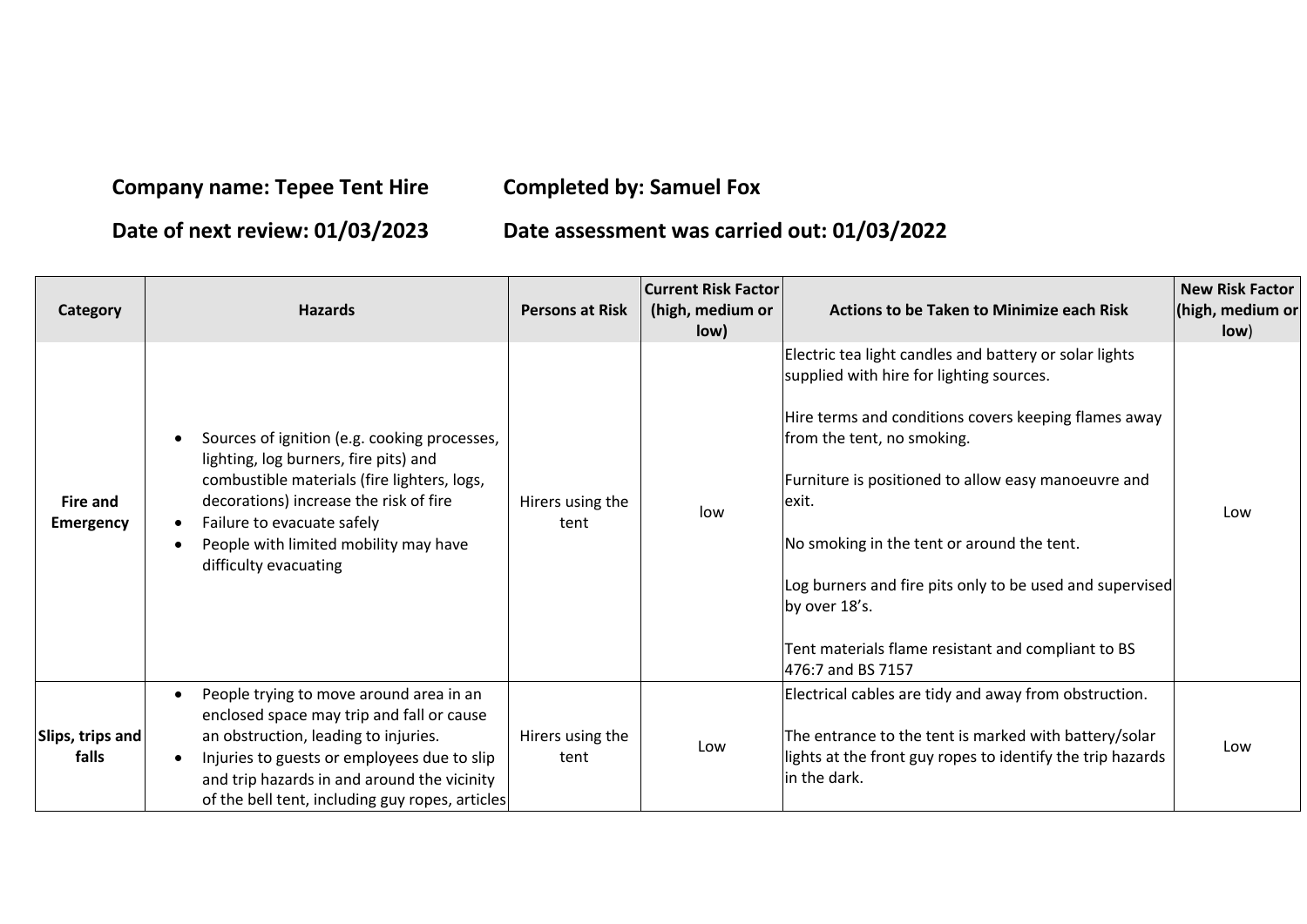|                                  | being left in the way, stakes and anchors                                                                                                                                                                                                                          |                          |     | Hirers are notified of the guy rope trip hazards in      |     |
|----------------------------------|--------------------------------------------------------------------------------------------------------------------------------------------------------------------------------------------------------------------------------------------------------------------|--------------------------|-----|----------------------------------------------------------|-----|
|                                  | associated with tent hire.                                                                                                                                                                                                                                         |                          |     | advance. All guys, stakes or anchors should be located   |     |
|                                  |                                                                                                                                                                                                                                                                    |                          |     | or covered so that they do not create an obstruction or  |     |
|                                  |                                                                                                                                                                                                                                                                    |                          |     | tripping hazard.                                         |     |
|                                  |                                                                                                                                                                                                                                                                    |                          |     |                                                          |     |
|                                  |                                                                                                                                                                                                                                                                    |                          |     | Tent is positioned to best avoid hirers having to        |     |
|                                  |                                                                                                                                                                                                                                                                    |                          |     | navigate the guy ropes.                                  |     |
|                                  |                                                                                                                                                                                                                                                                    |                          |     |                                                          |     |
|                                  |                                                                                                                                                                                                                                                                    |                          |     | Hirer to inspect site regularly for potential safety     |     |
|                                  |                                                                                                                                                                                                                                                                    |                          |     | hazards.                                                 |     |
|                                  |                                                                                                                                                                                                                                                                    |                          |     |                                                          |     |
|                                  |                                                                                                                                                                                                                                                                    |                          |     | Parents to be made aware of children running around      |     |
|                                  |                                                                                                                                                                                                                                                                    |                          |     | outside of tent are likely to trip. Parental supervision |     |
|                                  |                                                                                                                                                                                                                                                                    |                          |     | required for use by small children.                      |     |
|                                  |                                                                                                                                                                                                                                                                    |                          |     |                                                          |     |
|                                  | Overcrowding of the area may delay<br>evacuation of the area in the event of an<br>emergency.                                                                                                                                                                      | Hirers using the<br>tent |     | Max numbers are stipulated on the website and on         |     |
| <b>Overcrowding:</b>             |                                                                                                                                                                                                                                                                    |                          | Low | booking the equipment. Guidance will be given in         | Low |
|                                  |                                                                                                                                                                                                                                                                    |                          |     | advance dependant on use.                                |     |
|                                  |                                                                                                                                                                                                                                                                    |                          |     |                                                          |     |
| <b>Manual</b><br><b>Handling</b> | Movement of heavy or awkwardly shaped<br>equipment and furniture may lead to back<br>pain or other manual handling related<br>injuries.                                                                                                                            | Employees and<br>hirers  | Low | Hirers are not expected to help move any part of         |     |
|                                  |                                                                                                                                                                                                                                                                    |                          |     | equipment either prior to set up or after delivery       | Low |
|                                  |                                                                                                                                                                                                                                                                    |                          |     | Employees are trained in manual handling. Handling       |     |
|                                  |                                                                                                                                                                                                                                                                    |                          |     | aids are provided where needed.                          |     |
|                                  | Collapse of equipment due to design faults,<br>incorrect erection or strong winds: serious<br>risk of harm.<br>Accident during erection and dismantling of<br>tent/marquee/gazebos/canopies may<br>cause serious injury to employees or others<br>in the vicinity. | Employees and<br>hirers  |     | Employees are trained in erection and set up of all      |     |
|                                  |                                                                                                                                                                                                                                                                    |                          |     | equipment.                                               |     |
| <b>Bell tent and</b>             |                                                                                                                                                                                                                                                                    |                          |     |                                                          |     |
|                                  |                                                                                                                                                                                                                                                                    |                          |     | Weather is monitored prior to delivery. All              |     |
| associated                       |                                                                                                                                                                                                                                                                    |                          | Low | tents/gazebos are designed to withstand storms           | Low |
| equipment                        |                                                                                                                                                                                                                                                                    |                          |     | however where there are reasons to be concerned (e.g.    |     |
|                                  |                                                                                                                                                                                                                                                                    |                          |     | because of high winds) Tepee Tent Hire will check the    |     |
|                                  |                                                                                                                                                                                                                                                                    |                          |     | tent's stability prior to use or cancel hire in extreme  |     |
|                                  |                                                                                                                                                                                                                                                                    |                          |     | weather conditions, in this situation the Company will   |     |